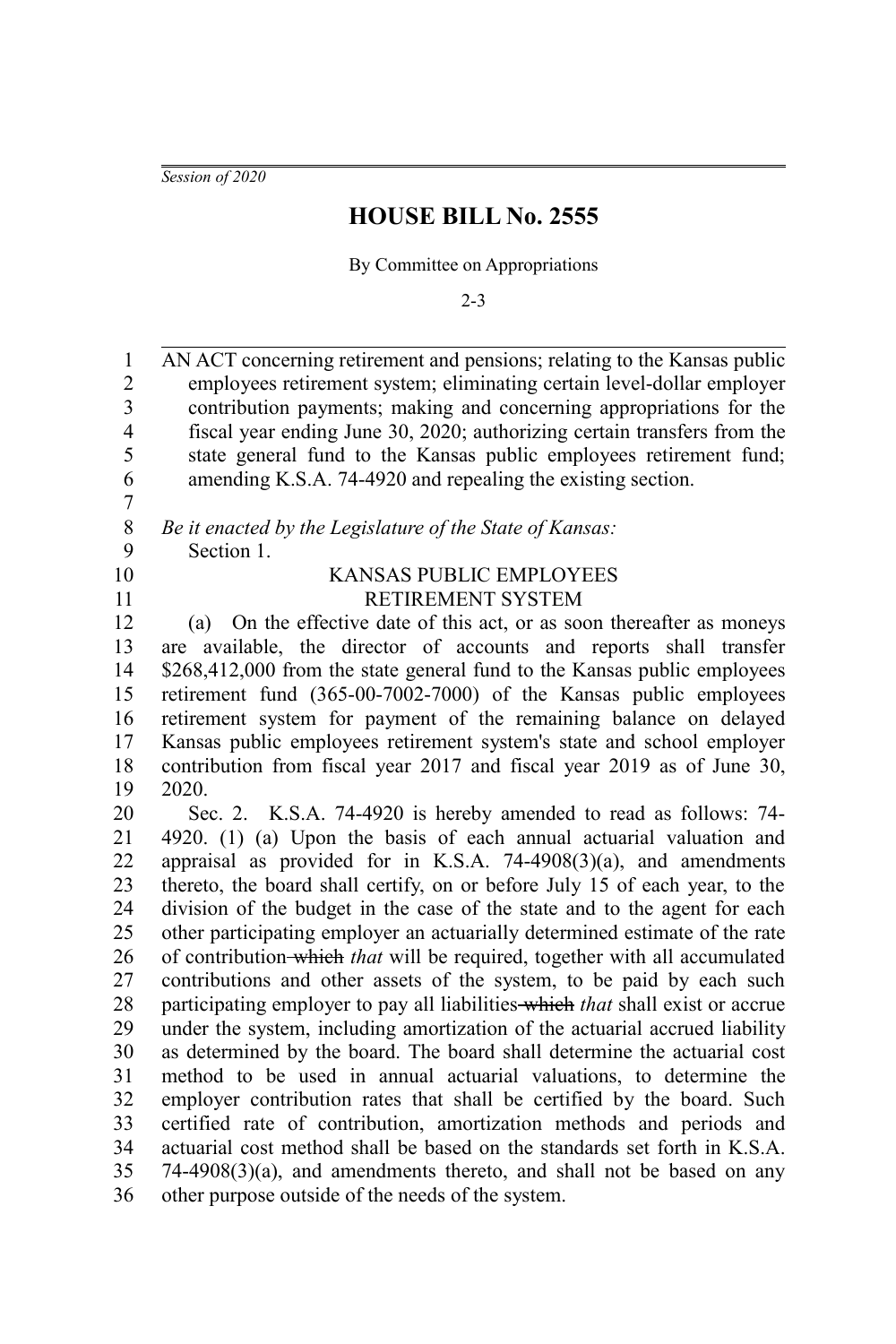(b) (i) For employers affiliating on and after January 1, 1999, upon the basis of an annual actuarial valuation and appraisal of the system conducted in the manner provided for in K.S.A. 74-4908, and amendments thereto, the board shall certify, on or before July 15 of each year to each such employer an actuarially determined estimate of the rate of contribution which *that* shall be required to be paid by each such employer to pay all of the liabilities which *that* shall accrue under the system from and after the entry date as determined by the board, upon recommendation of the actuary. Such rate shall be termed the employer's participating service contribution and shall be uniform for all participating employers. Such additional liability shall be amortized as determined by the board. For all participating employers described in this section, the board shall determine the actuarial cost method to be used in annual actuarial valuations to determine the employer contribution rates that shall be certified by the board. 1 2 3 4 5 6 7 8 9 10 11 12 13 14 15

(ii) The board shall determine for each such employer separately an amount sufficient to amortize all liabilities for prior service costs-which *that* shall have accrued at the time of entry into the system. On the basis of such determination the board shall annually certify to each such employer separately an actuarially determined estimate of the rate of contribution which *that* shall be required to be paid by that employer to pay all of the liabilities for such prior service costs. Such rate shall be termed the employer's prior service contribution. 16 17 18 19 20 21 22 23

(2) The division of the budget and the governor shall include in the budget and in the budget request for appropriations for personal services the sum required to satisfy the state's obligation under this act as certified by the board and shall present the same to the legislature for allowance and appropriation. 24 25 26 27 28

(3) Each other participating employer shall appropriate and pay to the system a sum sufficient to satisfy the obligation under this act as certified by the board. 29 30 31

(4) Each participating employer is hereby authorized to pay the employer's contribution from the same fund that the compensation for which such contribution is made is paid from or from any other funds available to it for such purpose. Each political subdivision, other than an instrumentality of the state, which *that* is by law authorized to levy taxes for other purposes, may levy annually at the time of its levy of taxes, a tax which *that* may be in addition to all other taxes authorized by law for the purpose of making its contributions under this act and, in the case of cities and counties, to pay a portion of the principal and interest on bonds issued under the authority of K.S.A. 12-1774, and amendments thereto, by cities located in the county, which tax, together with any other fund available, shall be sufficient to enable it to make such contribution. In lieu of levying 32 33 34 35 36 37 38 39 40 41 42 43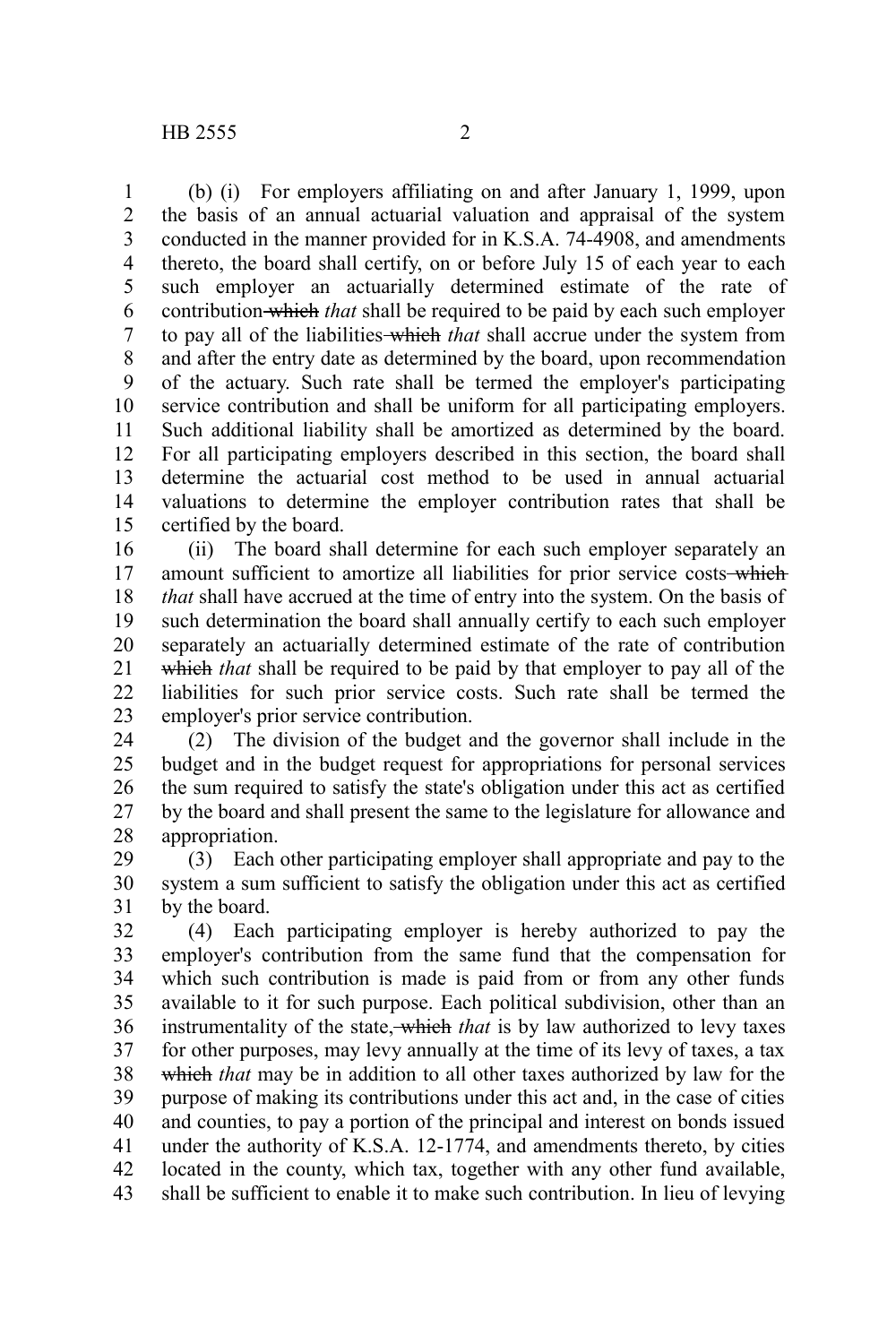the tax authorized in this subsection, any taxing subdivision may pay such 1

costs from any employee benefits contribution fund established pursuant to K.S.A. 12-16,102, and amendments thereto. Each participating employer which *that* is not by law authorized to levy taxes as described above, but which *that* prepares a budget for its expenses for the ensuing year and presents the same to a governing body which *that* is authorized by law to levy taxes as described above, may include in its budget an amount sufficient to make its contributions under this act*,* which may be in addition to all other taxes authorized by law. Such governing body to which the budget is submitted for approval, may levy a tax sufficient to allow the participating employer to make its contributions under this act, which tax, together with any other fund available, shall be sufficient to enable the participating employer to make the contributions required by this act. 2 3 4 5 6 7 8 9 10 11 12 13 14

(5) (a) The rate of contribution certified to a participating employer as provided in this section shall apply during the fiscal year of the participating employer which *that* begins in the second calendar year following the year of the actuarial valuation. 15 16 17 18

(b) (i) Except as specifically provided in this section, for fiscal years commencing in calendar year 1996 and in each subsequent calendar year, the rate of contribution certified to the state of Kansas shall in no event exceed the state's contribution rate for the immediately preceding fiscal year by more than 0.2% of the amount of compensation upon which members contribute during the period. 19 20 21 22 23 24

(ii) Except as specifically provided in this subsection, for the fiscal years commencing in the following calendar years, the rate of contribution certified to the state of Kansas and to the participating employers under K.S.A. 74-4931, and amendments thereto, shall in no event exceed the state's contribution rate for the immediately preceding fiscal year by more than the following amounts expressed as a percentage of compensation upon which members contribute during the period: (A) For the fiscal year commencing in calendar years 2010 through 2012, an amount not to exceed more than 0.6% of the amount of the immediately preceding fiscal year; (B) for the fiscal year commencing in calendar year 2013, an amount not to exceed more than 0.9% of the amount of the immediately preceding fiscal year; (C) for the fiscal year commencing in calendar year 2014, an amount not to exceed more than 1% of the amount of the immediately preceding fiscal year; (D) for the fiscal year commencing in calendar year 2015, the employer rate of contribution shall be 10.91%; (E) for the fiscal year commencing in calendar year 2016, the employer rate of contribution shall be 10.81%, except as provided by section 37(b) of chapter 54 of 2017 Session Laws of Kansas, and amendments thereto, for the participating employers under K.S.A. 74-4931, and amendments thereto; (F) for the 25 26 27 28 29 30 31 32 33 34 35 36 37 38 39 40 41 42 43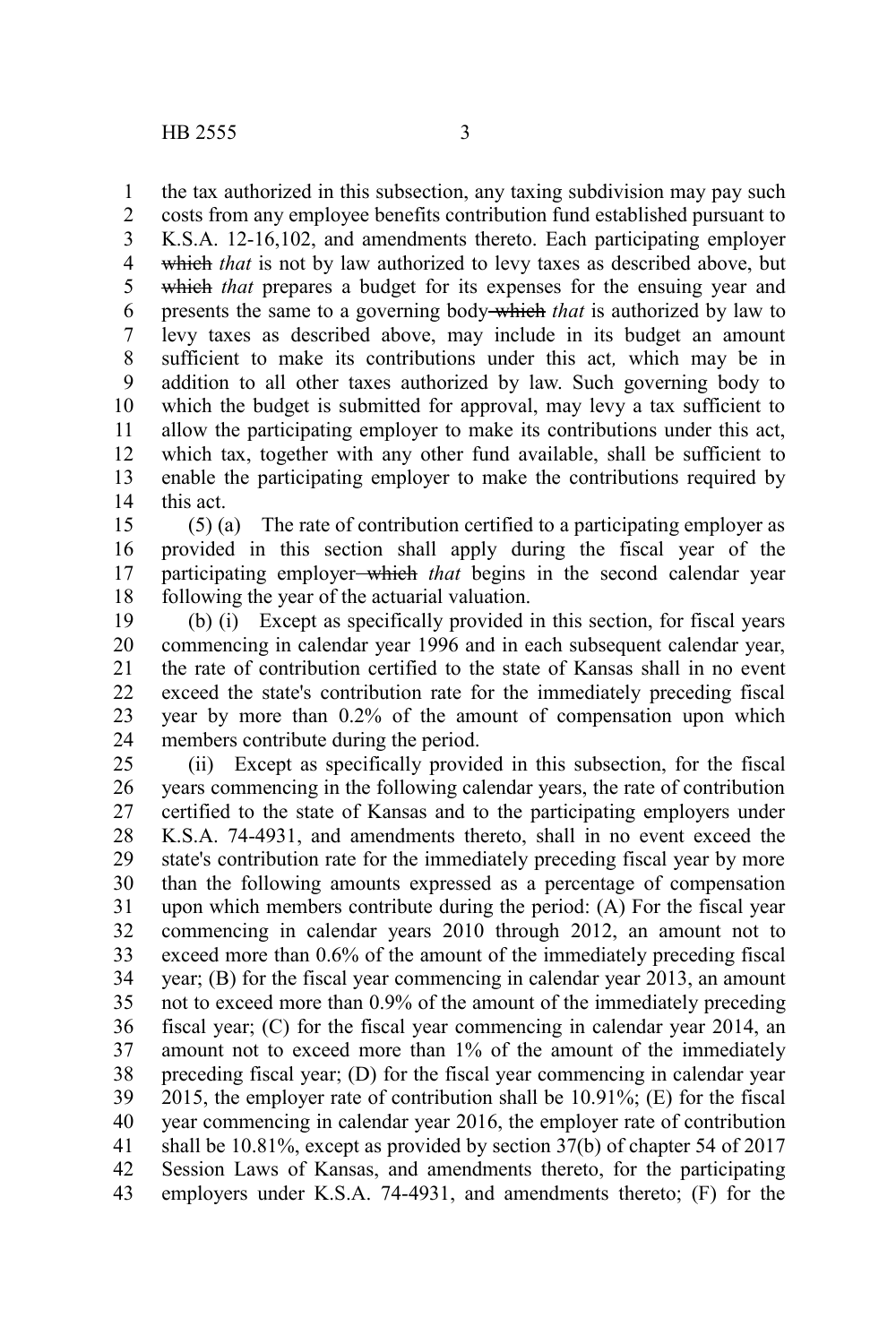fiscal year commencing in calendar year 2017, the employer rate of contribution shall be 12.01% and for participating employers under K.S.A. 74-4931, and amendments thereto, an additional percentage of compensation corresponding to the level dollar repayment amount certified by the board pursuant to subsection  $(17)$ ; and  $(G)$  in each subsequent calendar year, an amount not to exceed more than 1.2% of the amount of the immediately preceding fiscal year-and for participatingemployers under K.S.A. 74-4931, and amendments thereto, an additional percentage of compensation corresponding to the level dollar repayment amount certified by the board pursuant to subsections (17) and (18). 1 2 3 4 5 6 7 8 9 10

(iii) Except as specifically provided in this section, for fiscal years commencing in calendar year 1997 and in each subsequent calendar year, the rate of contribution certified to participating employers other than the state of Kansas shall in no event exceed such participating employer's contribution rate for the immediately preceding fiscal year by more than 0.15% of the amount of compensation upon which members contribute during the period. 11 12 13 14 15 16 17

(iv) Except as specifically provided in this subsection, for the fiscal years commencing in the following calendar years, the rate of contribution certified to participating employers other than the state of Kansas shall in no event exceed the contribution rate for such employers for the immediately preceding fiscal year by more than the following amounts expressed as a percentage of compensation upon which members contribute during the period: (A) For the fiscal year commencing in calendar years 2010 through 2013, an amount not to exceed more than 0.6% of the amount of the immediately preceding fiscal year; (B) for the fiscal year commencing in calendar year 2014, an amount not to exceed more than 0.9% of the amount of the immediately preceding fiscal year; (C) for the fiscal year commencing in calendar year 2015, an amount not to exceed more than 1% of the amount of the immediately preceding fiscal year; (D) for the fiscal year commencing in calendar year 2016, an amount not to exceed more than 1.1% of the amount of the immediately preceding fiscal year; and (E) for the fiscal year commencing in calendar year 2017, and in each subsequent calendar year, an amount not to exceed more than 1.2% of the amount of the immediately preceding fiscal year. 18 19 20 21 22 23 24 25 26 27 28 29 30 31 32 33 34 35

(v) As part of the annual actuarial valuation, there shall be a separate employer rate of contribution calculated for the state of Kansas, a separate employer rate of contribution calculated for participating employers under K.S.A. 74-4931, and amendments thereto, a combined employer rate of contribution calculated for the state of Kansas and participating employers under K.S.A. 74-4931, and amendments thereto, and a separate employer rate of contribution calculated for all other participating employers. 36 37 38 39 40 41 42

(vi) There shall be a combined employer rate of contribution certified 43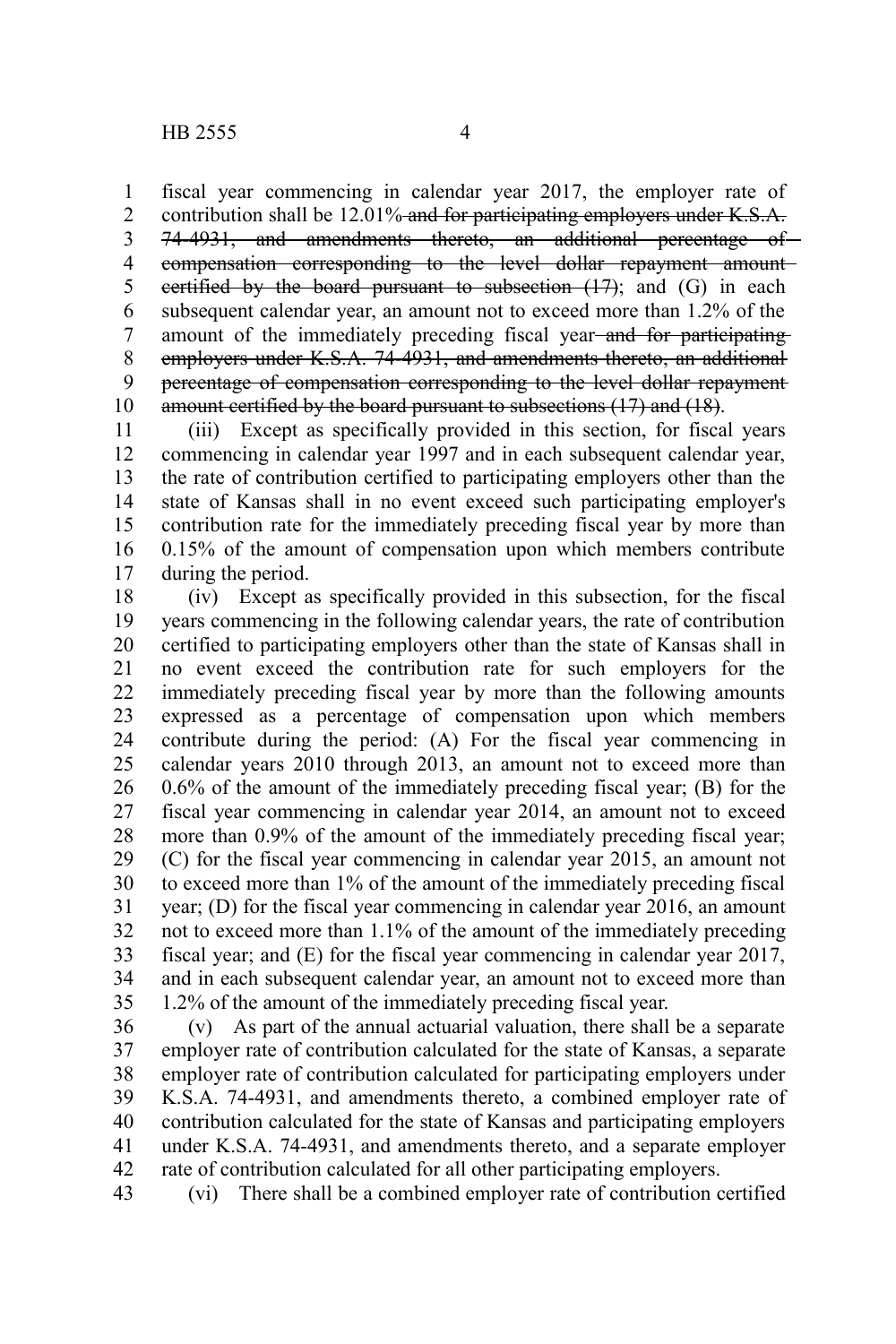to the state of Kansas and participating employers under K.S.A. 74-4931, and amendments thereto. There shall be a separate employer rate of contribution certified to all other participating employers. 1 2 3

(vii) If the combined employer rate of contribution calculated for the state of Kansas and participating employers under K.S.A. 74-4931, and amendments thereto, is greater than the separate employer rate of contribution for the state of Kansas, the difference in the two rates applied to the actual payroll of the state of Kansas for the applicable fiscal year shall be calculated. This amount shall be certified by the board for deposit as additional employer contributions to the retirement benefit accumulation reserve for the participating employers under K.S.A. 74- 4931, and amendments thereto. 4 5 6 7 8 9 10 11 12

(6) The actuarial cost of any legislation enacted in the 1994 session of the Kansas legislature will be included in the June 30, 1994, actuarial valuation in determining contribution rates for participating employers. 13 14 15

(7) The actuarial cost of the provisions of K.S.A. 74-4950i, and amendments thereto, will be included in the June 30, 1998, actuarial valuation in determining contribution rates for participating employers. The actuarial accrued liability incurred for the provisions of K.S.A. 74- 4950i, and amendments thereto, shall be amortized over 15 years. 16 17 18 19 20

(8) Except as otherwise provided by law, the actuarial cost of any legislation enacted by the Kansas legislature, except the actuarial cost of K.S.A. 74-49,114a, and amendments thereto, shall be in addition to the employer contribution rates certified for the employer contribution rate in the fiscal year immediately following such enactment. Such actuarial cost shall be determined by the qualified actuary employed or retained by the system pursuant to K.S.A. 74-4908, and amendments thereto, and reported to the system and the joint committee on pensions, investments and benefits. 21 22 23 24 25 26 27 28 29

(9) Notwithstanding the provisions of subsection (8), the actuarial cost of the provisions of K.S.A. 74-49,109 et seq., and amendments thereto, shall be first reflected in employer contribution rates effective with the first day of the first payroll period for the fiscal year 2005. The actuarial accrued liability incurred for the provisions of K.S.A. 74-49,109 et seq., and amendments thereto, shall be amortized over 10 years. 30 31 32 33 34 35

(10) The cost of the postretirement benefit payment provided pursuant to the provisions of K.S.A. 74-49,114b, and amendments thereto, for retirants other than local retirants as described in subsection (11) or insured disability benefit recipients shall be paid in the fiscal year commencing on July 1, 2007. 36 37 38 39 40

(11) The actuarial accrued liability incurred for the provisions of K.S.A. 74-49,114b, and amendments thereto, for the KPERS local group and retirants who were employees of local employers which *that* affiliated 41 42 43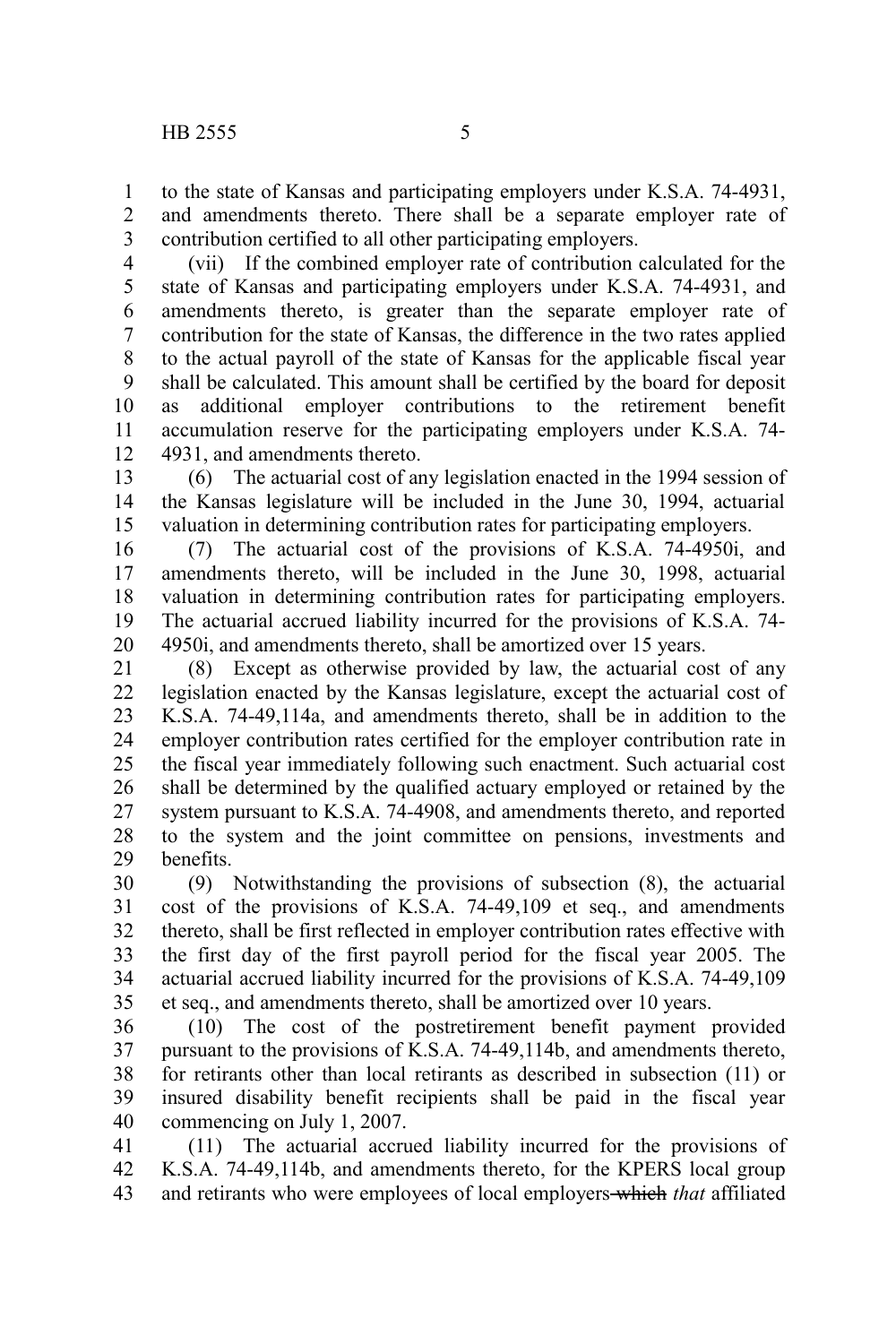with the Kansas police and firemen's retirement system shall be amortized over 10 years. 1 2

(12) The cost of the postretirement benefit payment provided pursuant to the provisions of K.S.A. 74-49,114c, and amendments thereto, for retirants other than local retirants as described in subsection (13) or insured disability benefit recipients shall be paid in the fiscal year commencing on July 1, 2008. 3 4 5 6 7

(13) The actuarial accrued liability incurred for the provisions of K.S.A. 74-49,114c, and amendments thereto, for the KPERS local group and retirants who were employees of local employers which *that* affiliated with the Kansas police and firemen's retirement system shall be amortized over 10 years. 8 9 10 11 12

(14) The board with the advice of the actuary may fix the contribution rates for participating employers joining the system after one year from the first entry date or for employers who exercise the option contained in K.S.A. 74-4912, and amendments thereto, at rates different from the rate fixed for employers joining within one year of the first entry date. 13 14 15 16 17

(15) Employer contributions shall in no way be limited by any other act which *that* now or in the future establishes or limits the compensation of any member. 18 19 20

(16) Notwithstanding any provision of law to the contrary, each participating employer shall remit quarterly, or as the board may otherwise provide, all employee deductions and required employer contributions to the executive director for credit to the Kansas public employees retirement fund within three days after the end of the period covered by the remittance by electronic funds transfer. Remittances of such deductions and contributions received after such date are delinquent. Delinquent payments due under this subsection shall be subject to interest at the rate established for interest on judgments under K.S.A. 16-204(a), and amendments thereto. At the request of the board, delinquent payments which *that* are due or interest owed on such payments, or both, may be deducted from any other moneys payable to such employer by any department or agency of the state. 21 22 23 24 25 26 27 28 29 30 31 32 33

(17) The actuarial cost of the reduction of employer contributions for eligible employers as specified in K.S.A.  $74-4931(1)$ ,  $(2)$  and  $(3)$ , and amendments thereto, pursuant to the provisions of section 37 of chapter 54 of the 2017 session laws of Kansas, and amendments thereto, shall be amortized over 20 years as a level dollar amount, as certified by the board upon recommendation of the consulting actuary, through an additional percentage of compensation for participating employers under K.S.A. 74- 4931, and amendments thereto. This additional percentage of compensation shall first be reflected in employer contribution rates for participating employers under K.S.A. 74-4931, and amendments thereto, 34 35 36 37 38 39 40 41 42 43